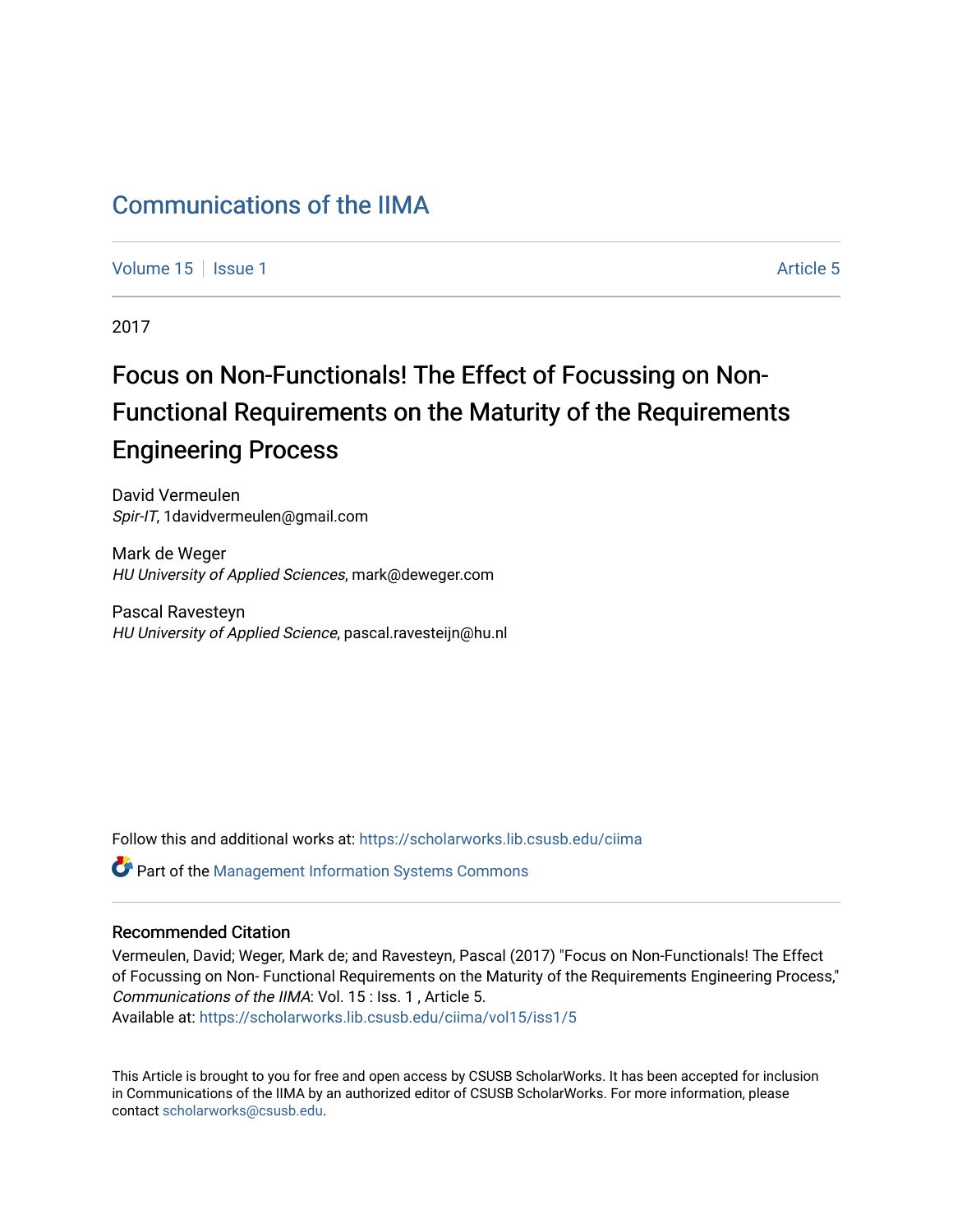# **Focus on Non-Functionals! The Effect of Focussing on Non-Functional Requirements on the Maturity of the Requirements Engineering Process**

**David Vermeulen Spir-IT The Netherland [1DavidVermeulen@gmail.com](mailto:1DavidVermeulen@gmail.com)**

**Mark de Weger HU University of Applied Sciences The Netherland [mark@deweger.com](mailto:mark@deweger.com)**

**Pascal Ravesteijn HU University of Applied Sciences The Netherland [pascal.ravesteijn@hu.nl](mailto:pascal.ravesteijn@hu.nl)**

### **ABSTRACT**

*When developing IT systems it is important to know the requirements of the system. Requirements can be classified into different categories. In this study we look at functional and non-functional requirements. Respectively these describe the behaviour of the system (functional requirements) and the criteria under which the system works (the non-functional requirements). Furthermore this paper contributes to the understanding of the relation between the focus on non-functional requirements and the maturity of the requirements engineering process. The research question this paper addresses is: "How does the focus on non-functional requirements influence the maturity of the requirements engineering process?" The method of the International Requirements Engineering Board is used as the standard for the requirements engineering process. Based on this a questionnaire was developed to measure both the maturity of the requirement engineering process and whether non-functional requirements are taken into account or not. This questionnaire was then sent to a population of people with an IT function, like IT architects and developers. 69 people from different organizations participated in the survey; of this 65 responses were valid and used for the analysis. The results of the analysis show that there is a positive correlation between the focus on non-functional requirements and the maturity.*

Keywords: Non-functional requirements, functional requirements, requirements engineering, maturity, nfr, re

## **INTRODUCTION**

In December 2014 the digital news agency NU.nl headlined an item related to security: "The digital public authentication service DigiD was hit by an outage. Possibly the problem is the large amount of people who want to log in with their healthcare insurance-provider, because switching is possible until Wednesday." (Poort, 2014). Just over a month later another IT security failure made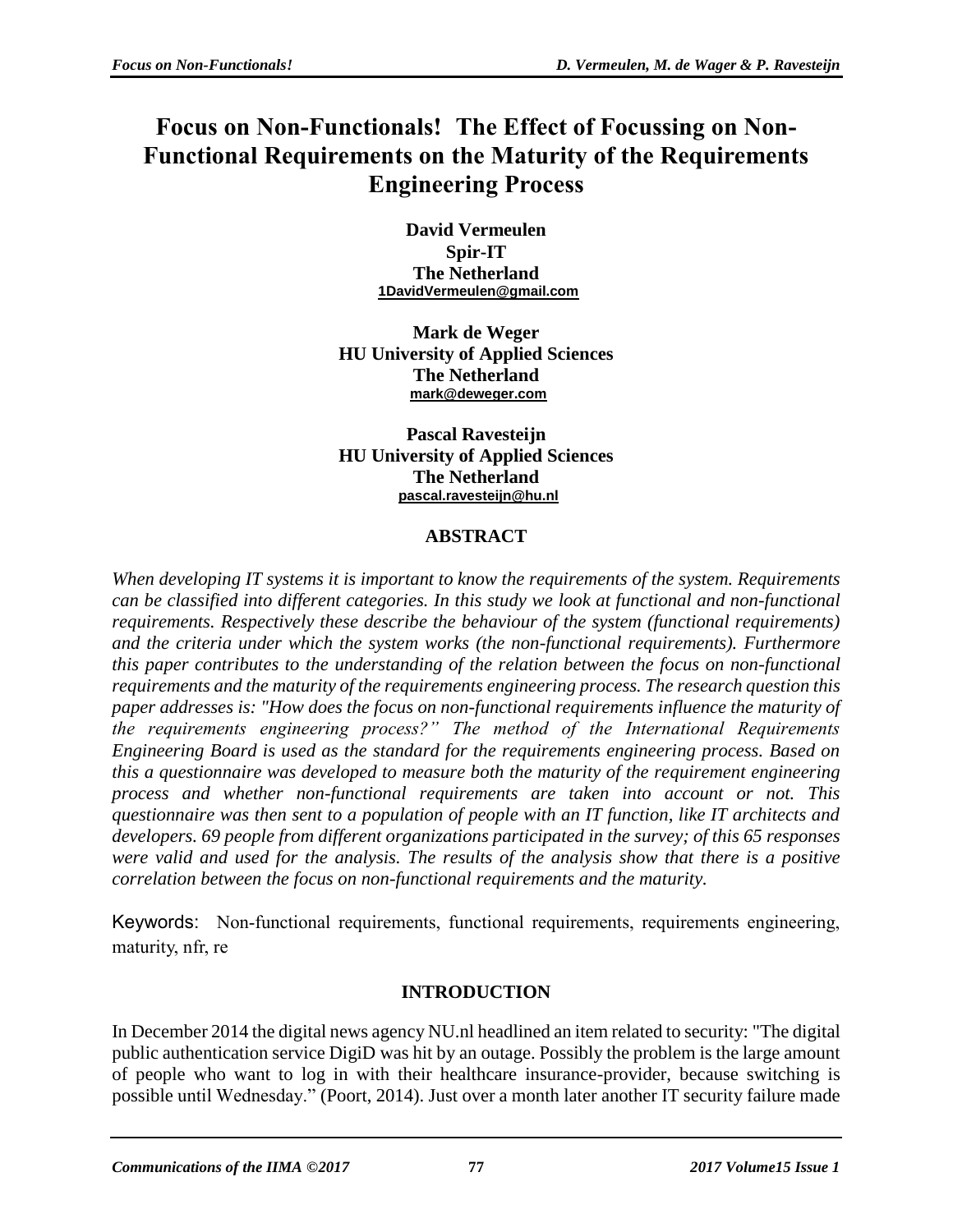the Dutch news: "The failure that took place yesterday on the websites of Rijksoverheid.nl, Telfort and GeenStijl was caused by a DDoS attack, as the government says. The attack targeted network provider Prolocation began yesterday morning around 10:00 and lasted well into the evening" ("Storing Rijksoverheid.nl", 2015).

These are a few examples of incidents, which happened in the Netherlands in just a short time span. All of the incidents have to do with information systems, in which the non-functional requirements (NFRs) are not or have not been sufficiently taken into account, so the information systems do not respond as they should respond in certain situations. Had this been taken into account during the development of the systems, then these incidents had no or much less caused problems.

A better focus on the NFRs could mean a higher maturity of the requirement engineering (RE) process. However it is unclear whether this can actually be measured. Also there is no prior research that shows that there is a positive correlation between the focus on NFRs and the maturity of RE. Therefore in this research the following question is proposed: "How does the focus on nonfunctional requirements influence the maturity of the requirements engineering process?"

### **CONTEXT AND THEORY**

Mastering the Requirements, called RE, is an important process in the development of IT systems. The better the requirements are determined and included in the process, the better the final solution is connect to the needs of the business or client. Multiple studies, (Hofmann & Lehner, 2001; Verner, Cox, Bleistein, & Cerpa, 2007; Zakaria, Haron, Sahibuddin, & Harun, 2011) have shown that good RE makes a positive contribution to the results of IT projects. Adjustments are often much more expensive than if they were included in the primary development, (Bremmer, 2009; Wiegers, 2000).

To get a better integral picture of the solution consisting of both functional requirements (FR) and NFR should be addressed in the development process. They should get focus and be sought out with the stakeholders who can articulate these requirements, as indicated by Glinz and Wieringa (2007). In addition to the requirements should jointly be described in order to see the consistency (Alexander, 2003). During the RE process much time is spent on the FR but often insufficient attention is paid to the NFR ((Chung & do Prado Leite, Julio Cesar Sampaio, 2009; Glinz, 2007)), so the final solution does not match enough with the needs of the customer, (Solemon, Sahibuddin, & Ghani, 2012; Verner et al., 2007; Zakaria et al., 2011).

This can cause problems, such as:

- Unnecessary additional work on an application that is too slow.
- Fewer customers due to limited availability.

The maturity of an IT development company with respect to the requirements engineering process gives an indication of how well this process is being addressed and standardized ("The requirements maturity model explained", 2014). However, the questionnaire as described in ("The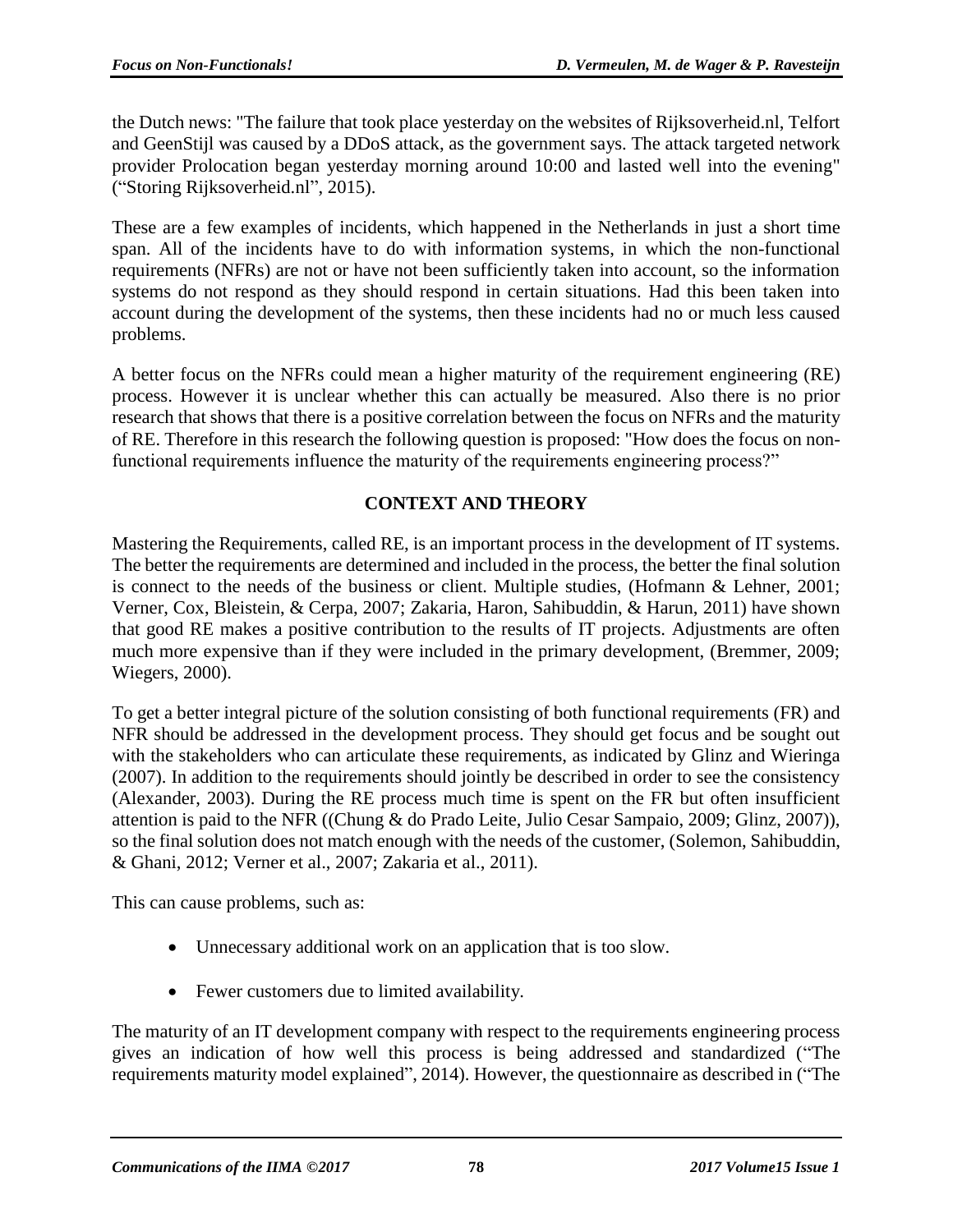requirements maturity model explained", 2014), is positioned at a higher level than needed to get a good picture of the requirements engineering process for the FRs and NFRs.

Here we use a requirements engineering method called IREB ("International Requirements Engineering Board", (Pohl & Rupp, 2011)). IREB consists of four different steps, which are addressed in a cyclic process:

- Requirements elicitation
- Requirements documentation
- Requirements validation and negotiation
- Requirements management

Each of these steps has got its own specific focus on parts of the RE. The first part within the RE process, the requirements elicitation, is the stage where the actual requirements are collected from the various stakeholders. "A stakeholder is a person or organization that affects the requirements of a system or influenced by that system." (Glinz & Wieringa, 2007). This influence can be either direct, within the project, or indirect, outside the project. The next step is describing or documenting the requirements of a system or component. This is also important because it is the basis for the actual development of the system. In addition, these requirements may have a legal relevance, particularly when there is a difference of opinion between the client and the contractor in executing the project. Therefore, it is prudent that the requirements should be accessible to all interested parties.

After capturing, the requirements should be validated and negotiated. The purpose of validation is particularly the identification of anomalies and troubleshooting the documented requirements, such as ambiguity, incompleteness and inconsistencies. The purpose of negotiating is to get a common and agreed understanding of the requirements of the system to be developed with all stakeholders. Managing the requirements will guide the elicited, documented and validated negotiated requirements through the process. Management involves prioritization, traceability and managing requirements change.

In each of these steps it's possible to point to specific parts where focus on NFR should be addressed to get an optimal situation. When this is plotted in a framework, the following conceptual model can be formed (see Figure 1).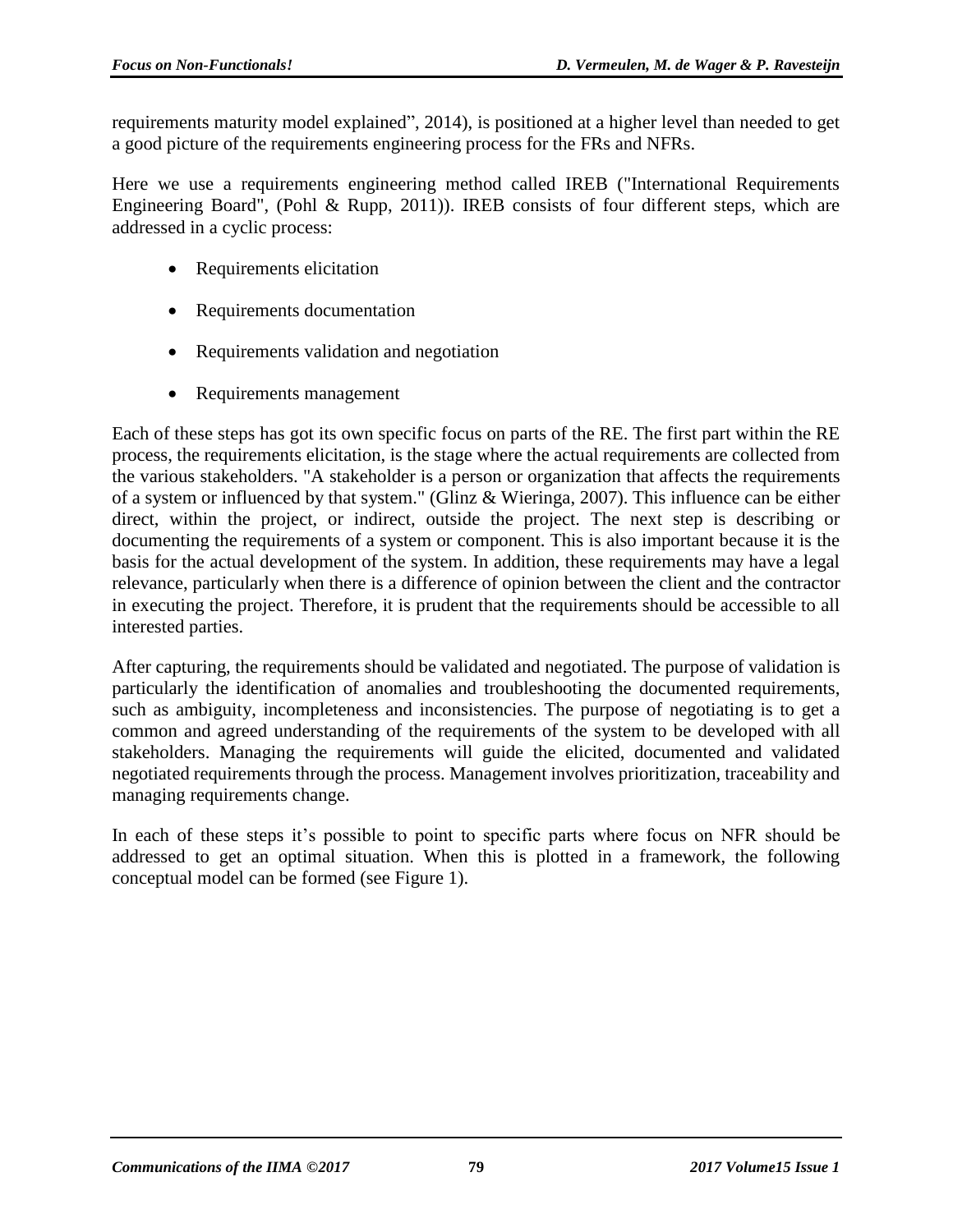

**Figure 1: Conceptual Model.**

In this case, the focus on NFR is the independent variable. The maturity of RE is the dependent variable.

## **DATA COLLECTION**

To be able to measure both the maturity of the RE proces and the focus on NFRs, a measurement tool was needed. Using the theory of IREB a questionnaire has been developed which addresses both. The questionnaire was build up from scratch, by analysing the IREB study guide "Requirements Engineering Fundamentals", attending an IREB course and using the literature that was found about requirements engineering. It has multiple questions, varying from 2 to 6 for every step in the RE process and specific questions for the focus on non-functional requirements, which gave a total of 30 questions. For answering these questions a Likerd-scale is used, varying from 'not applicable' to 'highly applicable'. The answers where calculated into values from 0 until 5, where 0 means 'not applicable' and 5 'highly applicable'.

This questionnaire has been tested on several subject matter experts, like (in-)direct colleagues and a IREB-teacher, by inviting them to fill in the answers for their situation and asking for feedback, which they were willing to give. Their feedback was used to finalize the questionnaire and make it ready for further distribution.

The target audience for the questionnaire was architects, requirements engineers or software developers, who are working at an IT development company. As a source for the target audience, LinkedIn connections were exported and filtered to get email-addresses from people with the right job description and company branch. This resulted in a total of 180 available and usable mailaddresses. The questionnaire was emailed to these connections. Also the questionnaire was posted on the website of NGN-Ngi. After 3 weeks, 65 of had filled in the questionnaire properly. There were four incomplete reactions, which were discarded from further analyses.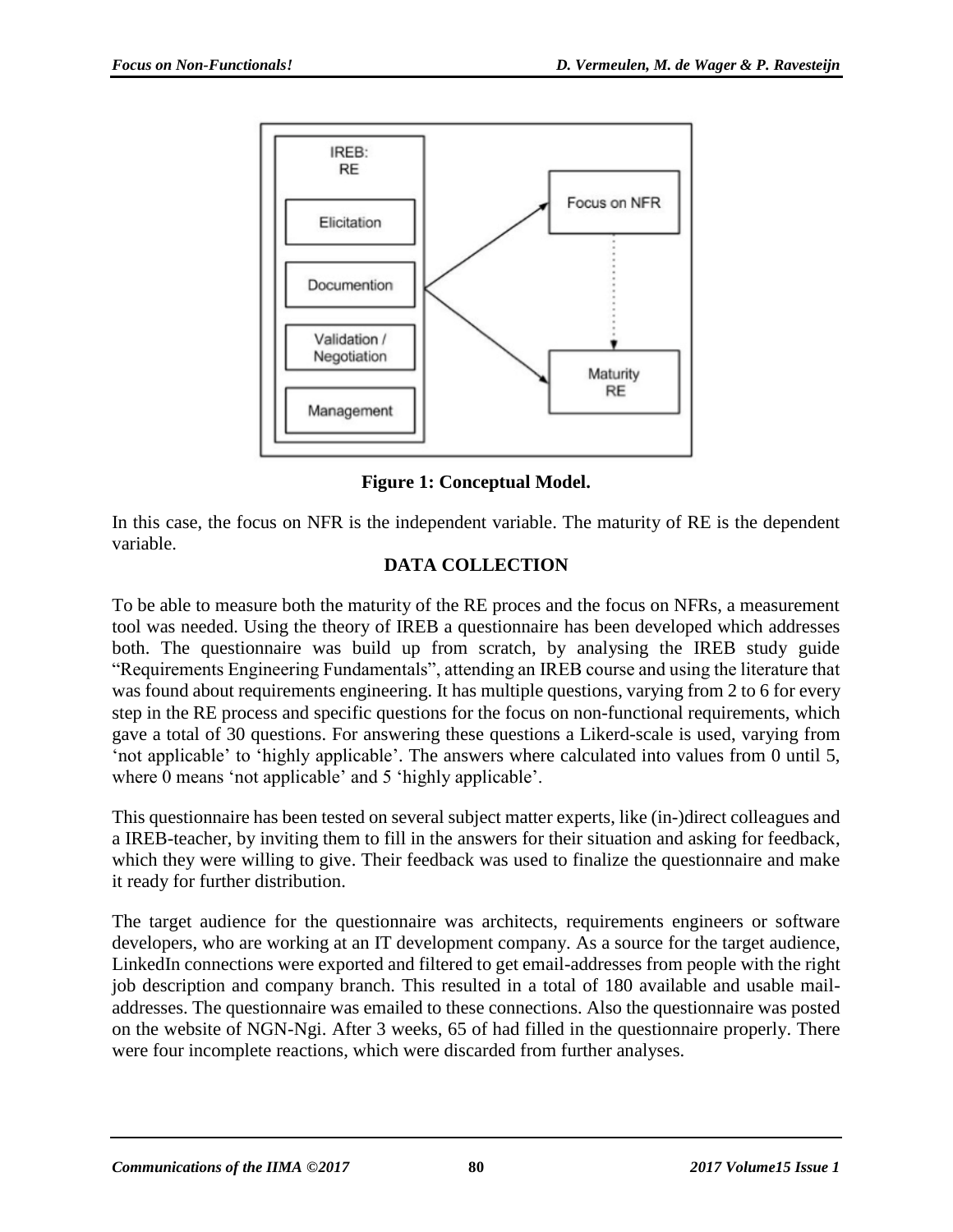The average was taken on the answers on the different questions per step for the maturity and focus on NFR. Also the total average for both variables was calculated. From these values the Cronbach's alpha (Cronbach, Lee J, 1951) is determined to show if the answers can be combined into single values. The calculated Cronbach's alpha for the requirements engineering maturity is 0.846 while that for the focus on NFR is 0.817. If the value for Cronbach's alpha is higher than 0.70, the values of the different answers can be averaged into a single value, without having to have a less reliable research. In this case the Cronbach's is higher, so the average value for the focus and maturity can be determined.

#### **RESULTS**

The results taken from the survey are analysed to get more information about the relation between focus on NFR and maturity of RE.

The scatter diagram below (figure 2) shows that there is a correlation between the two variables. The points on the graph are distributed around the trend line. There can also be seen that it is a positive correlation. However, it is a partial correlation, since not all the points are on one line but scattered around the line. There are a limited number of coordinates which are noticeably outside the cloud. The values are about up to 1 point of the trend line, into a compact cloud.



Focus on NFR v.s. Maturity RE

Focus on NFR **Figure 2: Scatter Diagram NFR versus RE maturity.**

Also the correlation coefficient was calculated for the different steps, which gives an indication of the direction and the cohesion of the two variables.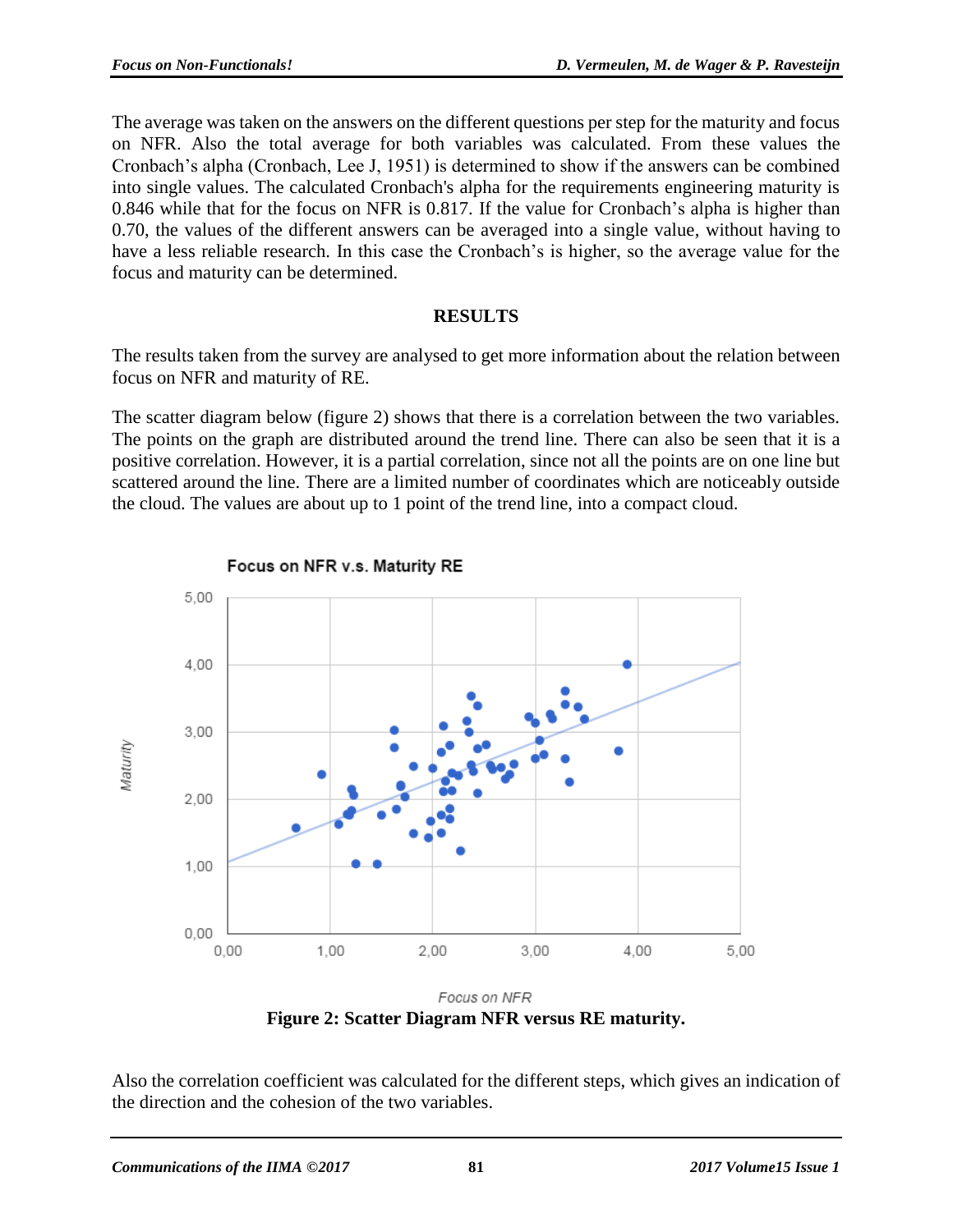|       |                                                                  |           |          | Maturity                  |            |                    |
|-------|------------------------------------------------------------------|-----------|----------|---------------------------|------------|--------------------|
|       |                                                                  | Elicitate | Document | Validate and<br>negotiate | Management | <b>Maturity RE</b> |
| Focus | Elicitate<br>Document<br>Validate and<br>negotiate<br>Management | 0,3528    | 0,5232   | 0,5897                    | 0,2131     | 0,5026             |
|       |                                                                  | 0,4663    | 0,5489   | 0,5285                    | 0,4388     | 0,5972             |
|       |                                                                  | 0,4154    | 0.5292   | 0,6896                    | 0,3892     | 0,6096             |
|       |                                                                  | 0,2731    | 0,3301   | 0,4917                    | 0,3532     | 0,4388             |
|       | <b>Focus NFR</b>                                                 | 0,4626    | 0,5916   | 0,7162                    | 0,4342     | 0,6641             |

### **Table 1: Correlation analysis of the different relations.**

The most important relationship here, is the relationship between the maturity of the RE process and the focus on NFR. Since the value of the correlation is 0.66, it means that there is a moderate and positive relation. It can be concluded that companies with a higher focus on non-functional requirements, the maturity of the requirements engineering process is often higher than at companies with less attention.

The regression analysis determines whether there is a relation, on the basis of the correlation of the independent variable (the attention for non-functional requirements) and the dependent variable (the maturity of the requirements engineering process). The simple linear regression analysis using continuous or ordinal data. In this study, there is made use of continuous data. Linear regression is clearly explained by Professor de Haan (Haan, 2014). The Linear Regression function is applied. This function has a number of parameters which are dealt with below.

Parameter Linear Regression:

- Input Y Range: This is the dependent variable, namely the maturity of the requirements engineering process.
- Input X Range: This is the independent variable, namely the focus on non-functional requirements.

| <b>Regression Statistics</b> |              |  |  |  |  |
|------------------------------|--------------|--|--|--|--|
| Multiple R                   | 0,6642363314 |  |  |  |  |
| R Square                     | 0,4412099039 |  |  |  |  |
| <b>Adjusted R Square</b>     | 0,4323402199 |  |  |  |  |
| <b>Standard Error</b>        | 0,4957207292 |  |  |  |  |
| Observations                 |              |  |  |  |  |

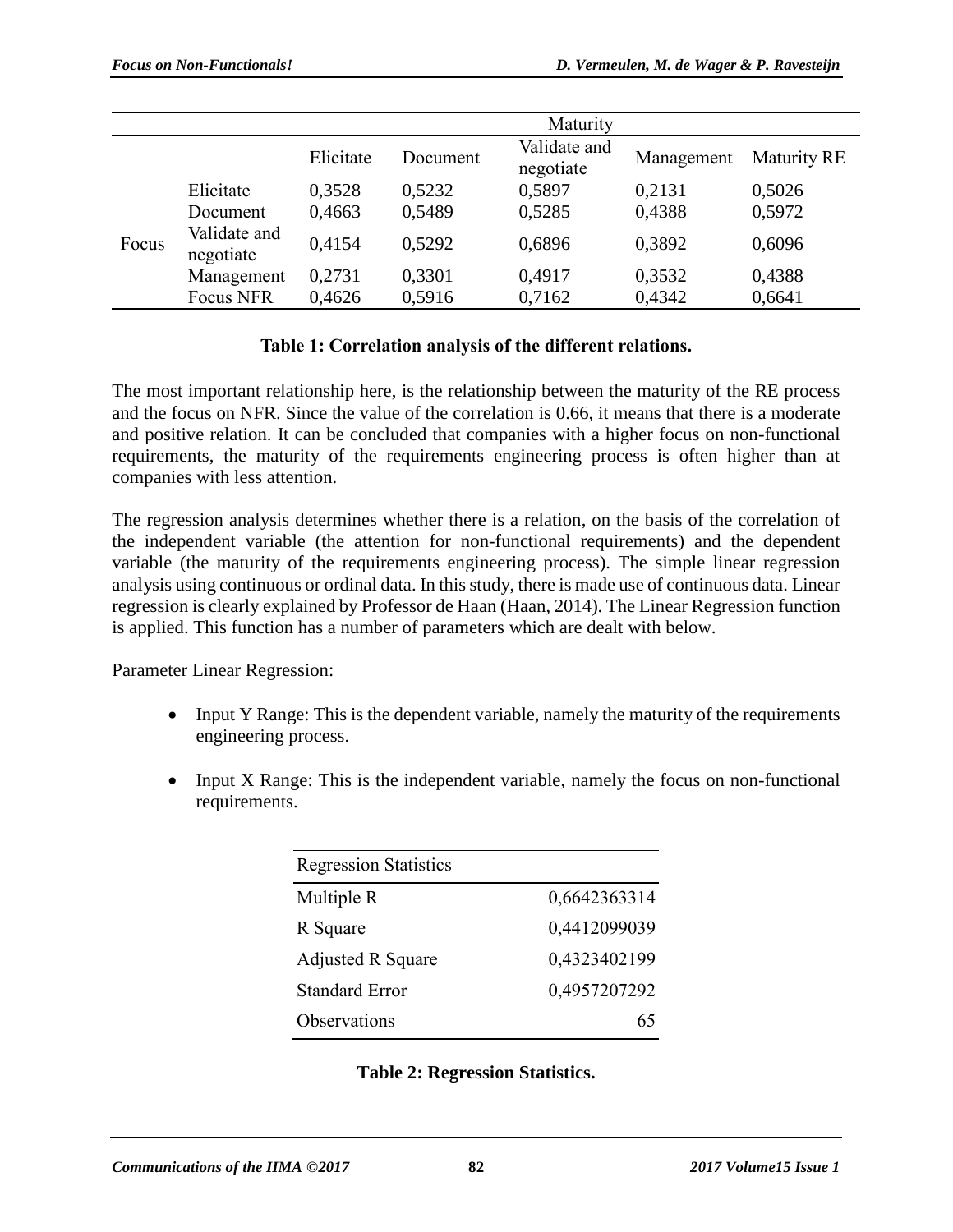The above table shows that there was a moderate correlation between the two variables, by the value of R Square. This value, 0.44 (in a percentage: 44%), indicates that almost half of the variation of the maturity can be explained by values of the attention for non-functional requirements. 56% Cannot be explained. The standard error Standard Error in the above table indicates the deviation of the sample mean. This value is quite high, this is due to the limited number of respondents. The measurement is therefore of limited reliability. In a subsequent study, the number of respondents should be more extensive.

By means of regression analysis can be determined whether and to what extent a given variable can be explained by a different variable. In this study we look at linear regression. The ANOVA (analysis of variance) is widely used for this purpose.

| <b>ANOVA</b> |    |    |             |    |                         |                                       |                     |
|--------------|----|----|-------------|----|-------------------------|---------------------------------------|---------------------|
|              | df |    | <b>SS</b>   | MS |                         | F                                     | Significance F      |
| Regression   |    |    |             |    |                         | 12,22394147  12,22394147  49,74358734 | 0,00000000161607483 |
| Residual     |    | 63 |             |    | 15,4815596 0,2457390413 |                                       |                     |
| Total        |    | 64 | 27,70550107 |    |                         |                                       |                     |

#### **Table 3: Anova statistics.**

The analysis indicates that the significance  $F$  is  $\langle 0.05$ . This means that there is a significant difference of the null hypothesis is. The null hypothesis is the hypothesis which states that there is no relationship between attention and maturity. This hypothesis is rejected by this low significance. The model, which assumes that focus on non-functional requirements it is related to maturity of the requirements engineering process is significant and therefore applicable.

### **CONCLUSION AND DISCUSSION**

After completing the survey and the analysis of the data, a moderate and positive correlation between a focus on NFR and the maturity of the RE process has been identified. This is because of the value of 0,66 for the calculated correlation analysis. Also regression statistics show that there is a moderate correlation between the two variables. 44% Of the variation of the maturity can be explained by values of the attention for non-functional requirements.

In other words, there is a significant relationship between the attention paid to non-functional requirements and the maturity of requirements engineering. This relationship has a moderate level and is positive. It is therefore reasonable to assume that a company with a high attention nonfunctional requirements has a high maturity with regard to requirements engineering. And, as previously indicated, a high maturity gives better results in IT projects. This means that if more attention is paid to NFR, a higher maturity of RE is expected. As in other studies it has been shown that a higher maturity of the requirements engineering process yields better IT projects, it can be concluded that more focus on NFR will make a positive contribution to the outcome of IT projects. So focus on the non-functional requirements!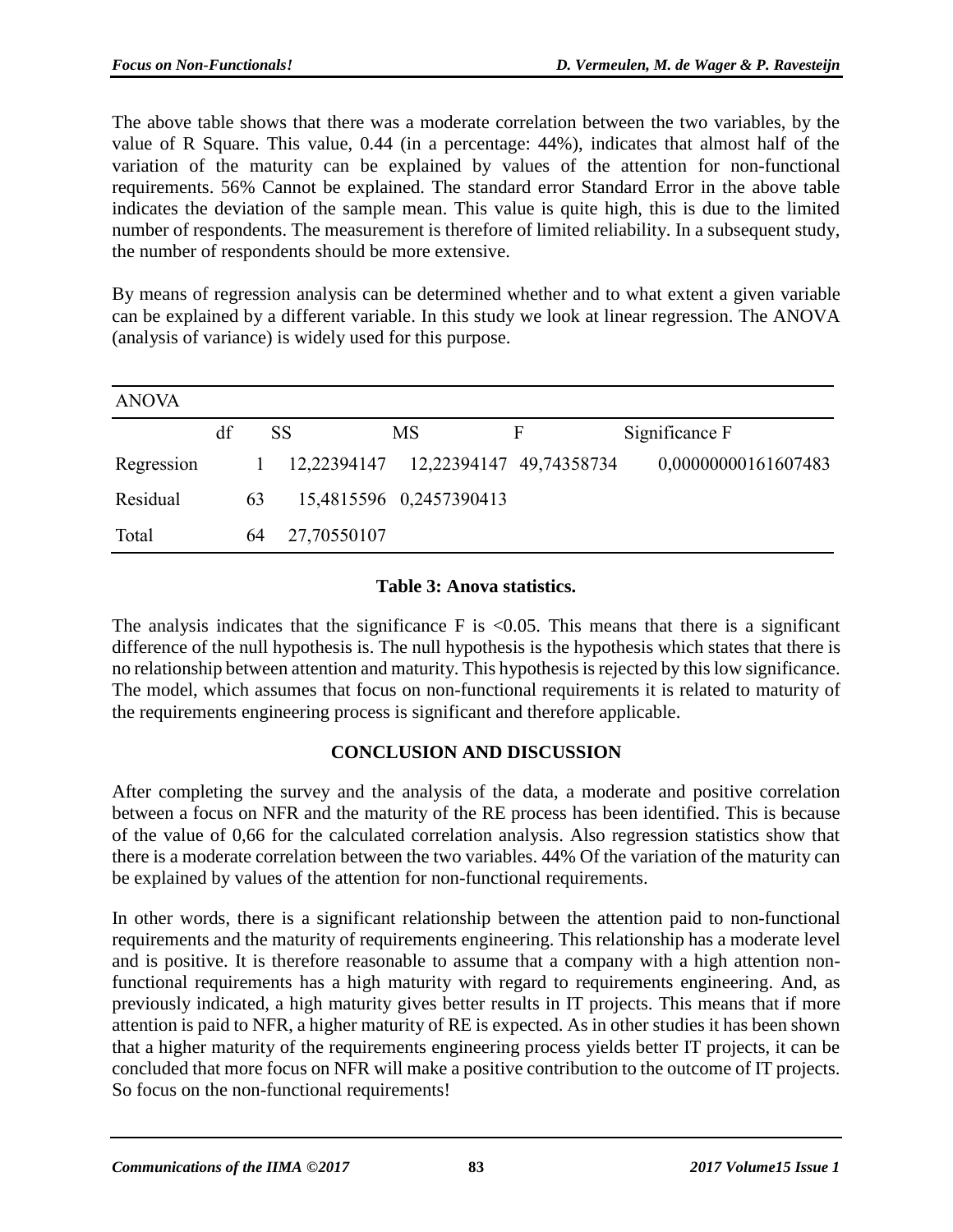During this research some concessions had to be made because of the tight schedule. For future research, the size of population should be larger and more divers. As mentioned, the source for the addressed respondents was an export of LinkedIn-connections and a posting on the NGN-Ngi-site. Because of these sources it was not possible to get a well spread variety of respondents. Also because of the small number of respondents, the calculated values for the statistics are less accurate, than with a larger population. Therefor this research can only be used as an indication and an input for further research.

This research mainly focussed on the process of requirements engineering and less on the stakeholders, the business. The business, however, hasn't got a lot of knowledge about nonfunctional requirements, as indicated by several respondents. For future research, this could be a different view on defining, implementing and use of non-functional requirements from a business perspective.

#### **REFERENCES**

- Alexander, I. (2003). Misuse cases help to elicit non-functional requirements. *Computing and Control Engineering Journal*, 40-45.
- Bremmer, D. (2009). Requirements management onderzoek naar de kritieke succesfactoren bij het toepassen van requirements management binnen projecten. *Unpublished Vrije Universiteit Amsterdam.*
- Chung, L., & do Prado Leite, J. C. S. (2009). On non-functional requirements in software engineering. *Conceptual modeling: Foundations and applications*, 363-379.
- Cronbach, L. J. (1951). Coefficient alpha and the internal structure of tests. *Psychometrika*, 297- 334.
- Glinz, M. (2007). On non-functional requirements. Paper presented at the Requirements Engineering Conference, 2007. RE'07. 15th IEEE International, 21-26.
- Glinz, M., & Wieringa, R. J. (2007). Guest editors' introduction: Stakeholders in requirements engineering. *Software, IEEE, 24(2)*, 18-20.
- Haan de, R.J. (2014). Lineaire regressie. Retrieved from http://os1.amc.nl/wikistatistiek/index.php?title=Lineaire\_regressie
- Hofmann, H. F., & Lehner, F. (2001). Requirements engineering as a success factor in software projects. *IEEE Software, 18(4)*, 58-66.
- The requirements maturity model explained. (2014). Retrieved from *https://www.iag.biz/aboutiag/requirements-maturity-model-explained/*
- Poort, F. (2014, March 31). Twee dagen uitstel bij belastingaangifte vanwege storing. Retrieved from *http://www.nu.nl/algemeen/3740573/twee-dagen-uitstel-bij-belastingaangiftevanwege-storing.html*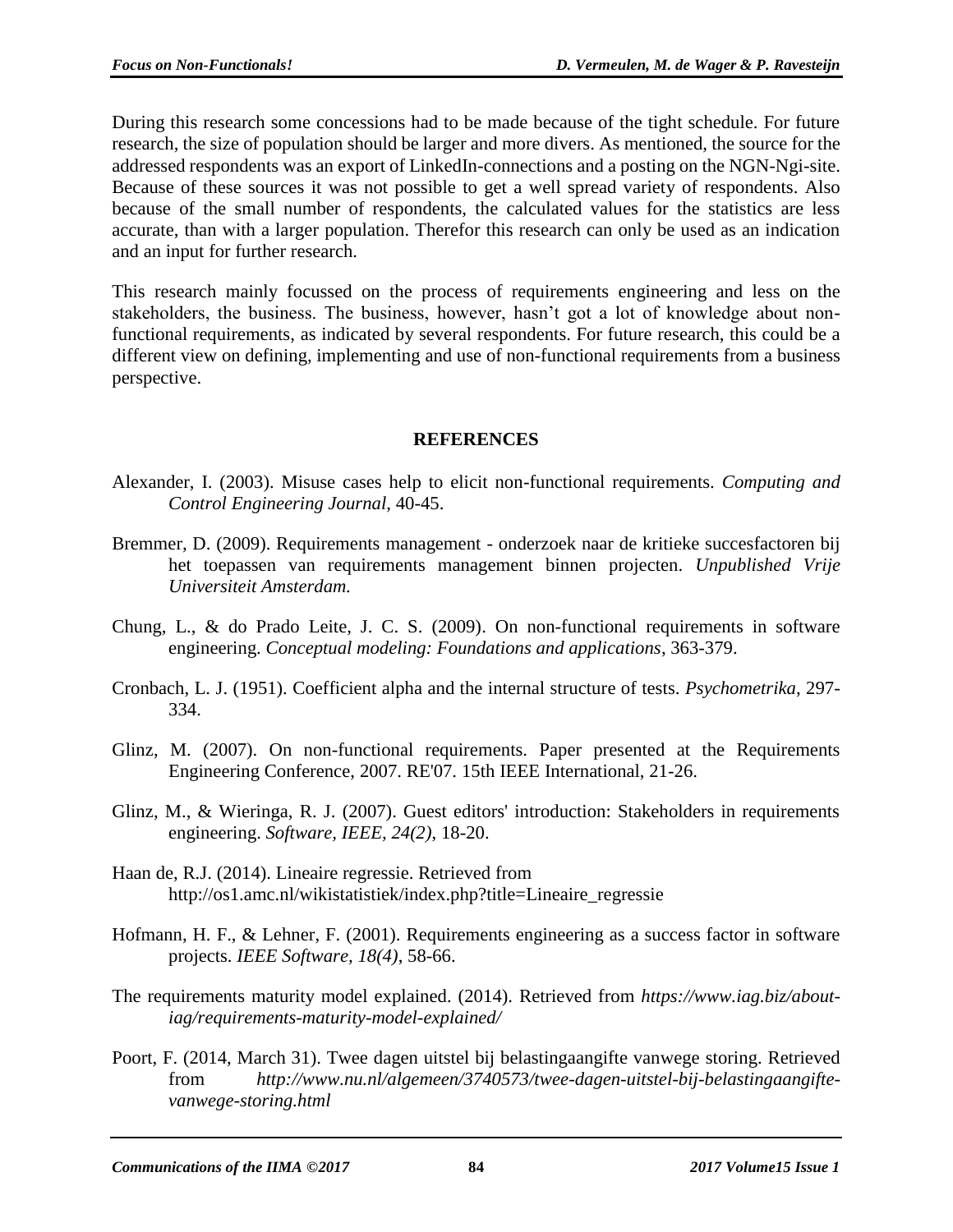- Pohl, K., & Rupp, C. (2011). Requirements engineering fundamentals: A study guide for the certified professional for requirements engineering exam-foundation level-IREB compliant Rocky Nook
- Storing Rijksoverheid.nl veroorzaakt door DDoS-aanval. (2015, February 11). Retrieved from https://www.security.nl/posting/418103/Storing+Rijksoverheid\_nl+veroorzaakt+door+D DoS-aanval
- Solemon, B., Sahibuddin, S., & Ghani, A. A. A. (2012). A new maturity model for requirements engineering process: An overview. J*ournal of Software Engineering and Applications, 5,* 340.
- Verner, J., Cox, K., Bleistein, S., & Cerpa, N. (2007). Requirements engineering and software project success: An industrial survey in Australia and the US. *Australasian Journal of Information Systems, 13.*
- Wiegers, K. E. (2000). When telepathy won't do: Requirements engineering key practices. *Cutter IT Journal, 13(5)*, 9-15.
- Zakaria, N., Haron, A., Sahibuddin, S., & Harun, (2011) M.Requirement engineering critical issues in public sector software project success factor. *International Journal of Information and Electronics Engineering (fJ1EE), 201(1).*